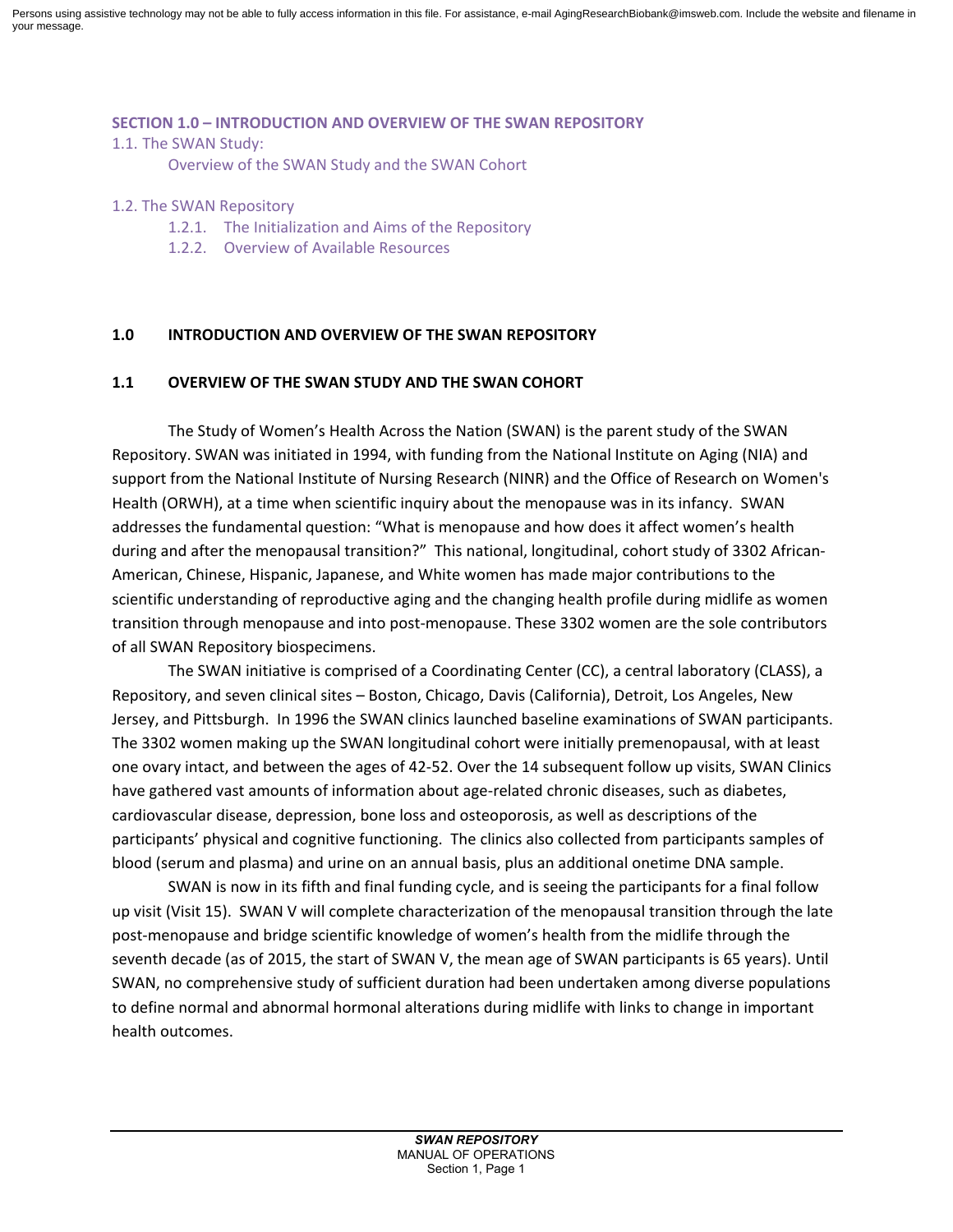# **1.2 THE SWAN REPOSITORY**

# 1.2.1. The Initialization and Aims of the Repository

Under the leadership of the original Michigan SWAN site PI, MaryFran Sowers, the SWAN Repository was officially established in 2000. The Repository received separate funding from NIA as the biologic specimen arm of the SWAN Study. This funding provided for a dedicated team of administrators, managers, programmers and a housing facility, allowing SWAN investigators and scientific investigators worldwide the opportunity to utilize the extensive collection of biological specimens to address ongoing questions related to the health of women.Aims of the newly-established SWAN Repository were:

- To establish a research resource of serum, plasma, and urine, with accompanying data, for SWAN investigators and other members of the scientific community
- To establish a Repository of DNA
- To establish mechanisms to store and provide access to samples
- To establish logistic arrangements to link data collected in SWAN to Repository specimens
- To develop the mechanisms for timely processing, review and approval (or disapproval) of requests to access Repository materials
- To develop infrastructure and maintenance mechanisms for the Repository that will remain viable for the scientific community upon the completion of the parent SWAN study.

The Repository team has successfully established a valuable and accessible research resource in the SWAN biospecimen collections, along with the mechanisms necessary for opening and marketing the collections to the appropriate scientific communities and for careful consideration of approval and release. The team has also created: helpful online tools to organize and search the vast SWAN phenotypic data which accompanies the samples; online application and review systems; protocols to return Repository-generated data; and costrecovery mechanisms.

The Repository continues to provide for the maintenance and utilization of the biological specimen collections, and continues to maintain and develop all supportive tools and mechanisms.